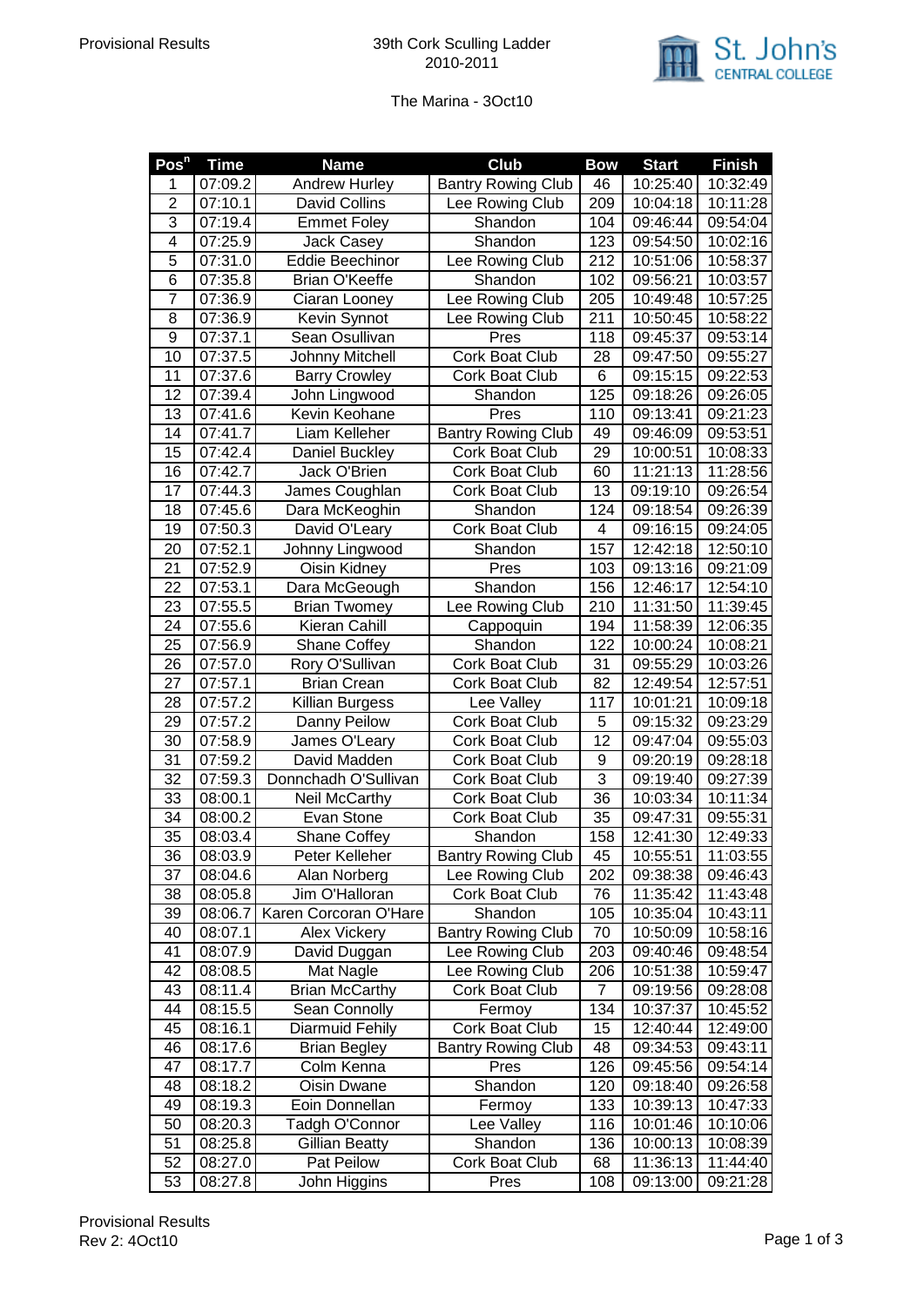

## The Marina - 3Oct10

| $\overline{\mathsf{Pos}^{\mathsf{n}}}$ | <b>Time</b>        | <b>Name</b>                   | <b>Club</b>                       | <b>Bow</b> | <b>Start</b>         | <b>Finish</b>        |
|----------------------------------------|--------------------|-------------------------------|-----------------------------------|------------|----------------------|----------------------|
| 54                                     | 08:28.1            | Michael O'Halloran            | Cork Boat Club                    | 1          | 09:19:24             | 09:27:52             |
| $\overline{55}$                        | 08:28.3            | James O'Mahony                | Fermoy                            | 132        | 10:38:05             | 10:46:34             |
| 56                                     | 08:29.2            | Mike Grien                    | Shandon                           | 192        | 12:21:09             | 12:29:38             |
| 57                                     | 08:29.8            | David Synnot                  | Lee Rowing Club                   | 220        | 10:20:09             | 10:28:39             |
| 58                                     | 08:30.3            | <b>Sarah Higgins</b>          | Cork Boat Club                    | 39         | 10:21:46             | 10:30:17             |
| 59                                     | 08:30.4            | Stephanie Kearney             | Lee Rowing Club                   | 217        | 10:15:52             | 10:24:22             |
| 60                                     | 08:30.7            | Charlie Murray                | Cork Boat Club                    | 24         | 10:34:04             | 10:42:34             |
| 61                                     | 08:34.3            | Niamh O'Mahony                | Shandon                           | 141        | 09:59:57             | 10:08:31             |
| 62                                     | 08:34.6            | Niamh Fehily                  | Cork Boat Club                    | 83         | 13:01:48             | 13:10:23             |
| 63                                     | 08:34.6            | Saoirse Horgan                | Shandon                           | 140        | 10:35:28             | 10:44:03             |
| 64                                     | 08:34.9            | Stephen Murphy                | Cork Boat Club                    | 19         | 10:02:51             | 10:11:25             |
| 65                                     | 08:35.3            | <b>Warren Stone</b>           | Cork Boat Club                    | 18         | 10:34:24             | 10:43:00             |
| 66                                     | 08:35.9            | Fintan Sheehan                | Shandon                           | 121        | 09:59:34             | 10:08:09             |
| 67                                     | 08:36.1            | Claire Beechinor              | Lee Rowing Club                   | 214        | 09:54:25             | 10:03:01             |
| 68                                     | 08:36.5            | <b>Hillary Shinnick</b>       | Fermoy                            | 130        | 11:12:41             | 11:21:18             |
| 69                                     | 08:37.0            | James Moroney                 | Cork Boat Club                    | 75         | 11:20:36             | 11:29:13             |
| 70                                     | 08:37.3            | Kevn Sheehan                  | Shandon                           | 146        | 10:49:32             | 10:58:09             |
| 71                                     | 08:38.3            | Fiona Buckley                 | Cork Boat Club                    | 14         | 10:50:27             | 10:59:05             |
| 72                                     | 08:39.2            | Liam Hennessy                 | Shandon                           | 145        | 10:49:11             | 10:57:50             |
| 73                                     | 08:41.0            | Ross Hill                     | Lee Rowing Club                   | 208        | 10:20:51             | 10:29:32             |
| 74                                     | 08:41.8            | Katie Mackey                  | Cork Boat Club                    | 38         | 10:21:21             | 10:30:02             |
| 75                                     | 08:43.1            | Colm O'Callaghan              | Lee Rowing Club                   | 207        | 11:20:55             | 11:29:38             |
| 76                                     | 08:44.3            | Clodagh Deasy                 | Cork Boat Club                    | 79         | 12:00:29             | 12:09:13             |
| 77                                     | 08:44.6            | Ruairi Doran                  | Cork Boat Club                    | 80         | 11:57:26             | 12:06:11             |
| 78                                     | 08:46.5            | Evan White                    | Lee Rowing Club                   | 216        | 10:53:46             | 11:02:33             |
| 79                                     | 08:46.7            | Seamus O'Donovan              | Shandon                           | 127        | 09:55:46             | 10:04:33             |
| 80                                     | 08:48.3            | Megan McLaughlin              | Cork Boat Club                    | 58         | 11:02:38             | 11:11:27             |
| 81                                     | 08:48.3            | Zoe Sohon                     | Fermoy                            | 128        | 11:09:31             | 11:18:19             |
| 82                                     | 08:48.5            | Leonie Hamel                  | Lee Rowing Club                   | 224        | 11:57:55             | 12:06:43             |
| 83                                     | 08:52.3            | Dervla Devine                 | Cork Boat Club                    | 52         | 10:54:33             | 11:03:25             |
| 84                                     | 08:54.0            | Darragh O'Callagahan          | Fermoy                            | 135        | 10:35:59             | 10:44:53             |
| 85                                     | 08:55.9            | Adrian Marnane                | Shandon                           | 144        | 11:05:38             | 11:14:34             |
| 86                                     | 08:57.4            | Rory Hennessy                 | Lee Rowing Club                   | 229        | 11:17:10             | 11:26:07             |
| 87                                     | 08:58.7            | Shane Tyner                   | Lee Rowing Club                   | 201        | 09:46:27             | 09:55:25             |
| 88                                     | 09:00.1            | Jack Joyce                    | Pres                              | 107        | 09:16:03             | 09:25:03             |
| 89                                     | 09:02.8            | Jamie Byrne                   | Shandon                           | 154        | 12:02:15             | 12:11:17             |
| 90                                     | 09:03.3            | Siobhan Power                 | Cork Boat Club                    | 51         | 10:59:51             | 11:08:54             |
| 91                                     | 09:04.2            | Aine O'Sullivan               | <b>Bantry Rowing Club</b>         | 50         | 10:26:16             | 10:35:20             |
| 92                                     | 09:07.0            | Ciara McGrath                 | Cork Boat Club                    | 59         | 10:56:25             | 11:05:32             |
| 93                                     | 09:07.8            | Abi Cronin                    | <b>Bantry Rowing Club</b>         | 47         | 10:16:14             | 10:25:21             |
| 94                                     | 09:08.6            | J O'Neill                     | Shandon                           | 193        | 12:19:27             | 12:28:36             |
| 95                                     | 09:11.8            | Lauren O'Donovan              | <b>Bantry Rowing Club</b>         | 42         | 10:08:01             | 10:17:13             |
| 96                                     | 09:13.7            | Laura Jevens                  | Shandon                           | 112        | 09:14:04             | 09:23:18             |
| 97                                     | 09:14.1            | <b>Tony Corcoran</b>          | Lee Valley                        | 106        | 09:12:48             | 09:22:03             |
| 98                                     | 09:17.3            | Eimear Ryan                   | Fermoy                            | 129        | 11:12:23             | 11:21:40             |
| 99                                     | 09:18.5            | Madeline Leggett              | Lee Rowing Club                   | 213        | 10:27:12             | 10:36:31             |
| 100                                    | 09:21.2            | Jim Conroy                    | Shandon                           | 151        | 11:50:06             | 11:59:27             |
| 101                                    | 09:22.8            | Linda Murphy                  | Cork Boat Club                    | 84         | 13:02:09             | 13:11:32             |
| 102                                    | 09:24.0            | Adrian Sepanke                | Shandon                           | 142        | 09:56:52             | 10:06:16             |
| 103<br>104                             | 09:24.8            | Roisin Merte<br>Simon Kearney | Shandon                           | 138<br>219 | 10:37:05             | 10:46:30             |
| 105                                    | 09:25.0<br>09:27.2 | Laura Kilbane                 | Lee Rowing Club<br>Cork Boat Club | 40         | 10:57:17<br>09:56:36 | 11:06:42<br>10:06:04 |
| 106                                    | 09:30.7            | Niamh O'Sullivan              | Cork Boat Club                    | 20         | 10:02:37             | 10:12:07             |